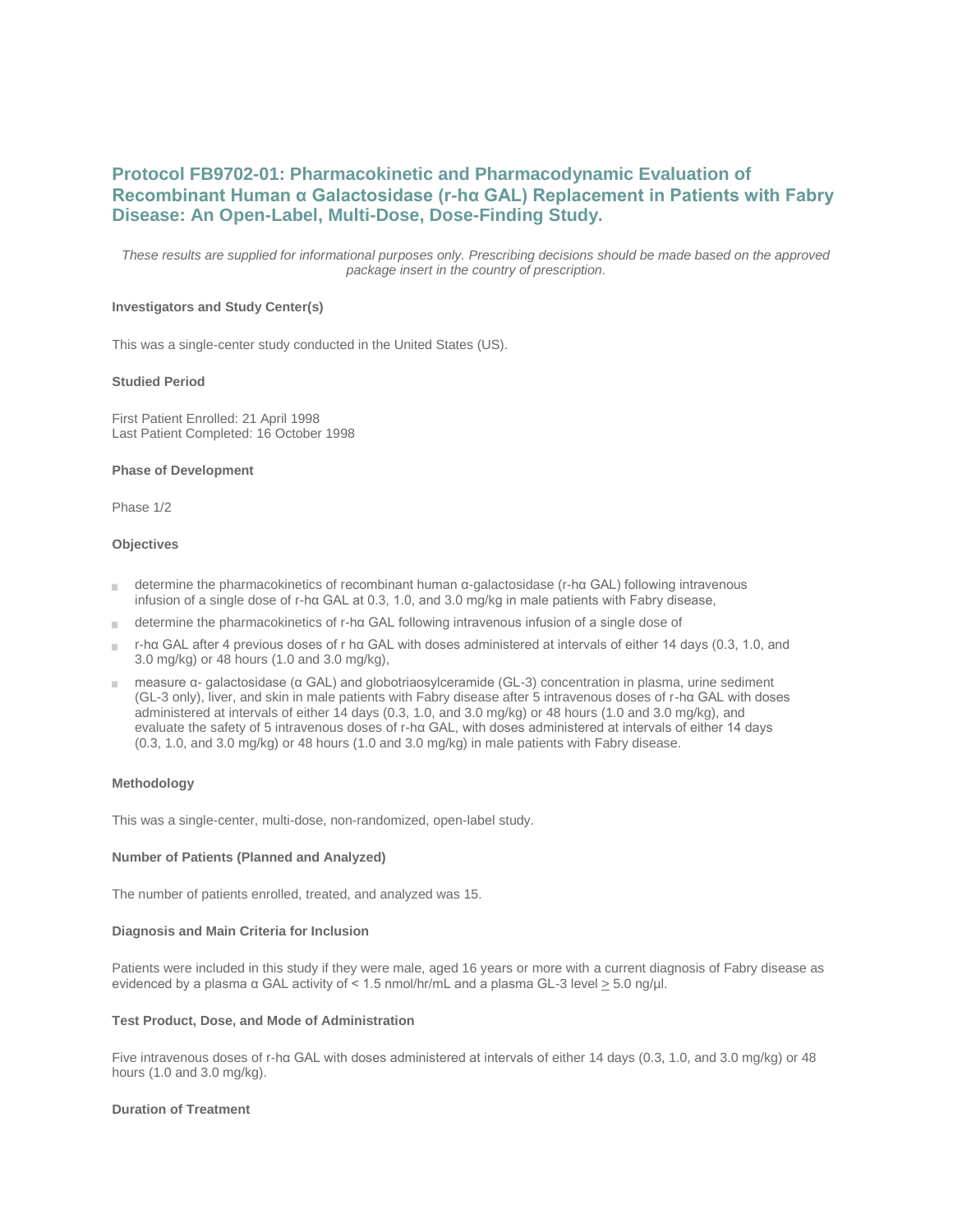### 5 intravenous doses

### **Reference Therapy, Dose and Mode of Administration**

None

# **Criteria for Evaluation Efficacy**

Pain was assessed according to the McGill Pain Questionnaire and a daily pain diary. Quality of life (QOL) assessments included the Profile of Mood States; the Beck Depression Scale; the Impact of Events Scale; the Short Form (SF-36) QOL Health Survey; and a list of additional QOL questions specific to Fabry disease.

Clinical evaluations for all patients included: echocardiography (ECHOs) (2D with contrast marker); magnetic resonance imaging (MRI) of heart and abdomen; thermal discrimination test; signal-averaged electrocardiogram (ECG); ophthalmologic examination and sympathetic skin response (SSR, patients in the every 48-hour treatment groups only).

Pharmacokinetic (PK) parameters were determined from serial blood draws obtained during the first and last infusions. Plasma r-hα GAL concentrations in these samples were measured using an enzyme activity assay.

Pharmacodynamic (PD) evaluation included monitoring the concentration of GL-3 in plasma and urinary sediment, as well as histologic scoring of GL-3 content in biopsied tissue. In addition, all tissue samples were assayed for GL-3 concentration. Plasma GL-3 was measured periodically throughout the study and at study completion (21 to 28 days following the final study drug infusion). Timed sample collections included 24-hour urine collection and pre- and post-treatment biopsy samples of liver, skin, endomyocardial (optional), kidney (optional), and duodenum/jejunum (optional) cells. All biopsies were split into several aliquots to allow for biochemical analysis of GL-3 content and evaluation of GL-3 distribution by light microscopy (LM) and transmission electron microscopy (TEM).

# **Safety**

Safety evaluations consisted of a physical examination including vital signs (heart rate, blood pressure, respiration rate, body temperature, and pre-and post-study body weight); standard 12-lead ECG; monitoring of adverse events (AEs); and laboratory analysis including serum chemistry, hematology, electrolytes, lipids, drugs of abuse, urinalysis, and immunoglobulin G (IgG) antibody to r-hα GAL. Patients were monitored for any incidents suggestive of a hypersensitivity reaction.

## **Statistical Methods Efficacy**

Tabular summaries of the data collected during the study were presented in order to provide an overview of the PK, PD, efficacy, and safety findings. Plasma GL-3 concentration over time and skin GL-3 concentrations were used as the primary PD variables for selecting dose and dosage frequency for future studies. Descriptive statistics (range, mean, standard deviation, and coefficient of variation) for the plasma and skin GL-3 concentrations were presented. Graphs were presented of PD parameters that displayed variability across time. PK parameters were computed from the plasma activity of α GAL of each patient. Plasma α GAL activities below the quantifiable assay limits (LOQ) were considered as zero when computing PK parameters.

The SF-36 Health Scoring System was used for analysis of the original SF-36 questionnaire. Figures and summary statistics were presented that showed the mean score of the SF-36 and the change from Baseline by treatment group. Since there was no control group, the only statistical analysis that was performed was a Wilcoxon Signed-Rank test on change from baseline for pain and QOL parameters. Descriptive statistics of the other clinical and QOL Baseline and the post-treatment assessments were also presented.

# **Safety**

All clinical safety data were summarized for all patients who received any amount of study drug. Continuous variables were summarized through median, mean, standard deviation, minimum and maximum values. Categorical variables were summarized through by number and percentage of patients in each category.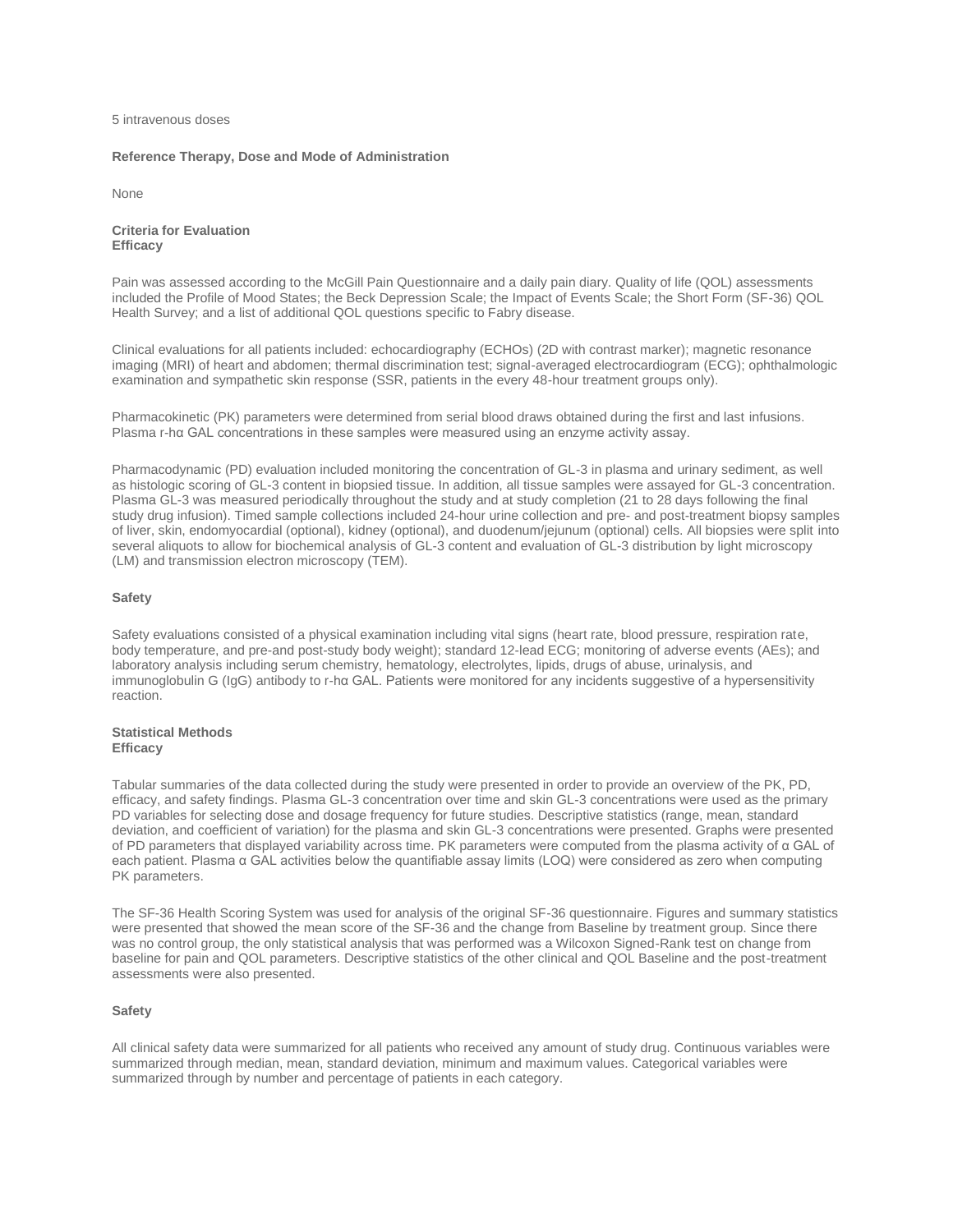AEs were coded using the WHO-ART dictionary. The number and proportion of patients reporting AEs, grouped by body system and preferred term, were summarized for the respective dose conditions. Patients experiencing serious adverse events (SAEs) were listed separately.

# **Summary – Conclusions Efficacy**

Patients were infused with r-hα GAL 0.3 mg/kg every 14 days, 1.0 mg/kg every 14 days, 3.0 mg/kg every 14 days, 1.0 mg/kg every 48 hours, or 3.0 mg/kg every 48 hours for a total of 5 infusions.

r-hα GAL demonstrated dose-dependent (non-linear) pharmacokinetics and the PK parameters

were consistent with r-hα GAL being cleared from circulation via both saturable and non-saturable (concentration independent) pathways. AUC values were disproportionate to dose, increasing from approximately 80 to 500 to 4000 µg min/mL as the dose was increased from 0.3 to 1.0 to 3.0 mg/kg. The mean volume of distribution at steady state (Vss) ranged between 80 and 330 mL/kg (1 to 4 times blood volume). Clearance decreased from 4 mL/min/kg to approximately 1 mL/min/kg with increasing dose. The mean PK parameters did not change between the first and fifth infusion when administered every 14 days or every 48 hours despite the development of antibody titers to r-hα GAL, suggesting that seroconversion does not affect the pharmacokinetics of the enzyme.

The small number of patients in each treatment group (3 patients per group) allows observation of general trends following rhα GAL therapy. Histological analysis revealed a reduction in the vascular endothelial accumulations of GL-3 in all dose regimens tested in organs of clinical importance. Although enzyme was taken up by the liver and resulted in clearance of GL-3 from that organ, clearance was also demonstrated from the endothelial vasculature of the skin, heart, and kidney.

In the liver the 2 principal reservoirs of glycolipid, the endothelial cells of the sinusoids and the Kupffer cells, were almost totally cleared of glycolipid. This was confirmed by whole tissue Enzyme Linked Immunosorbent Assay (ELISA), which demonstrated a greater than 84% mean clearance of GL-3 from this organ.

In the skin, clearance of glycolipid from components other than the superficial vasculature was more variable, as reflected in the lesser degree of overall clearance noted by whole tissue ELISA. Some of this variation was evident in the histologic scoring of other structures. It may also represent greater variability in extraction of GL-3, due to the epidermal layer and the collagen matrix of the dermis.

In comparison to other organs, accumulation in the heart was substantial. Tissue burdens of GL-3 were on an order of magnitude greater than that in the kidney, the second most burdened tissue. From the histologic examination, almost all of this GL-3 content was deposited in the cardiomyocytes. In the heart, GL-3 clearance occurred predominantly in the endothelium and to a much lesser extent in the cardiomyocytes. Histomorphometry of cardiomyocytes revealed that approximately 15% of GL-3 stores (as percent volume of the cell) were cleared after 5 doses of r-hα GAL, suggesting that a longer duration of treatment may be associated with a significant decrease in the cardiomyocyte GL-3 burden.

An important area of accumulation was the vascular endothelium of the kidney. Paired pre- and post- kidney samples were obtained from 5 patients – 2 in the 14 day 3mg/kg group, 2 in the 48 hour 1 mg/kg group, and 1 in the 48 hour 3 mg/kg group. All 3 vascular beds evaluated in the kidney showed the same response to treatment, a prominent reduction in GL-3 content of the vascular endothelium. From the ELISA assay results (82% decrease in total GL-3 for 4 of 5 patients with preand post-treatment samples), and the fact that the vascular component was small and the podocyte inclusions were unchanged, it is clear that almost all of the reduction in glycolipid was accounted for by a significant effect on the tubules. Taken together with the reduction in vascular endothelial content and the decrease in urinary GL-3 content, these results point to a considerable potential benefit for the kidney.

As expected, infusion of r-hα GAL rapidly cleared GL-3 from the plasma in a dose-dependent manner. In the every 14-day schedule both the 1.0 and 3.0 mg/kg dosing groups showed GL-3 reduced to minimal levels by the second infusion and maintained for the duration of the study period. At the 0.3 mg/kg dose, circulating GL-3 did not reach minimal levels until the third or fourth infusion. GL-3 elimination in both groups receiving treatment every 48 hours was inconsistent, but minimal levels were generally reached by the fourth infusion.

Abnormal sympathetic skin response in Fabry disease is due to abnormal sympathetic fiber response and deficient sweat gland function. Restoration of sympathetic response in Fabry disease will require a longer duration of therapy. Thermal discrimination and sympathetic skin response did not change consistently or predictably in the same direction in individual patients or among patients. The variability of glomerular filtration rate (GFR) data was high. Some of the errors inherent in timed urine collections, e.g. longer urine collections than reported, appeared as supraphysiologic GFR. In addition,